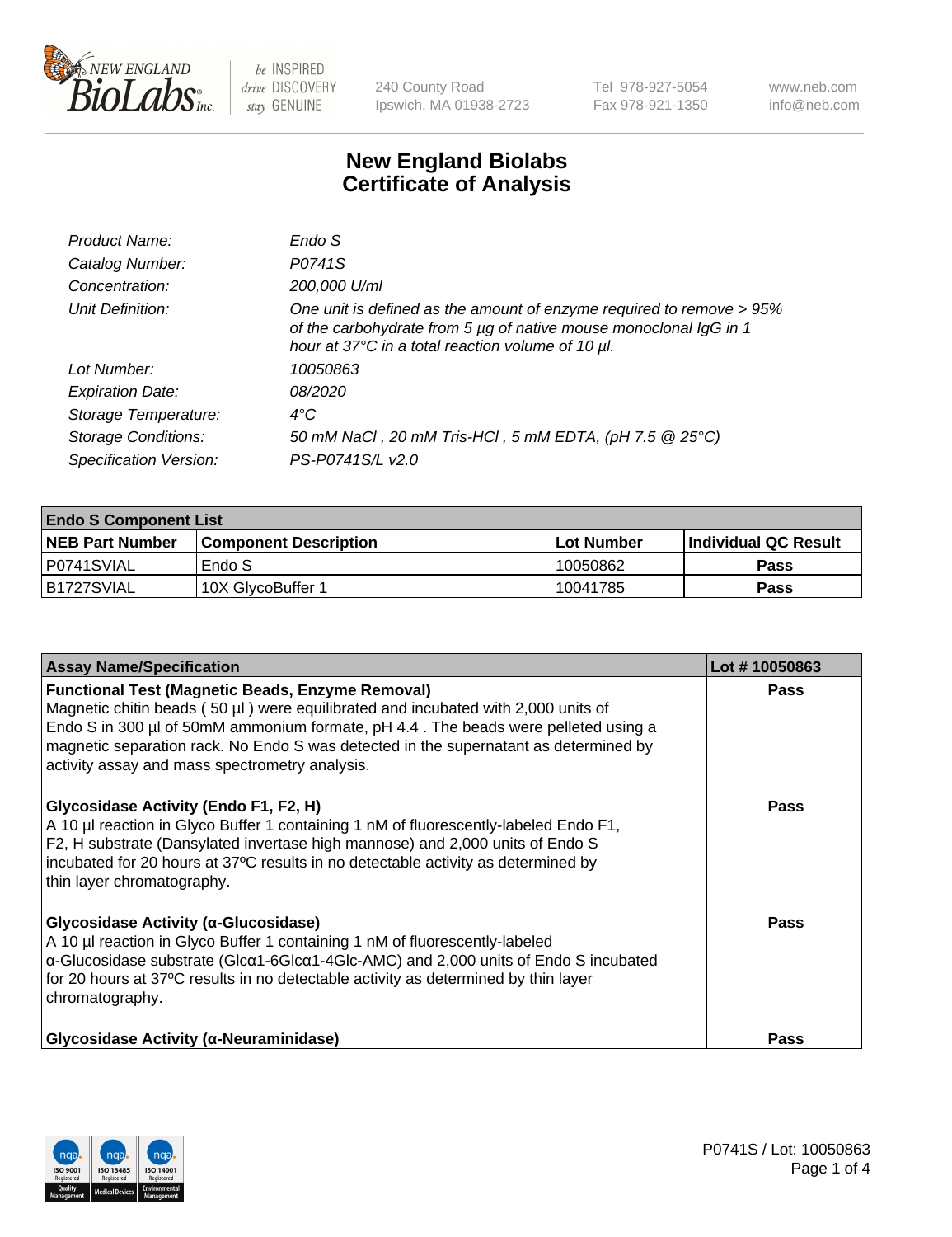

240 County Road Ipswich, MA 01938-2723 Tel 978-927-5054 Fax 978-921-1350 www.neb.com info@neb.com

| <b>Assay Name/Specification</b>                                                                                                                                                                                                                                                                                                       | Lot #10050863 |
|---------------------------------------------------------------------------------------------------------------------------------------------------------------------------------------------------------------------------------------------------------------------------------------------------------------------------------------|---------------|
| A 10 µl reaction in Glyco Buffer 1 containing 1 nM of fluorescently-labeled<br>α-Neuraminidase substrate (Neu5Acα2-3Galβ1-3GlcNAcβ1-3Galβ1-4Glc-AMC) and 2,000<br>units of Endo S incubated for 20 hours at 37°C results in no detectable activity as<br>determined by thin layer chromatography.                                     |               |
| Glycosidase Activity (α1-2 Fucosidase)<br>A 10 µl reaction in Glyco Buffer 1 containing 1 nM of fluorescently-labeled<br>α-Fucosidase substrate (Fucα1-2Galβ1-4Glc-AMC) and 2,000 units of Endo S incubated<br>for 20 hours at 37°C results in no detectable activity as determined by thin layer<br>chromatography.                  | <b>Pass</b>   |
| Glycosidase Activity (α1-3 Fucosidase)<br>A 10 µl reaction in Glyco Buffer 1 containing 1 nM of fluorescently-labeled<br>α-Fucosidase substrate (Fucα1-3Galβ1-4GlcNAcβ1-3Galβ1-4Glc-AMC) and 2,000 units of<br>Endo S incubated for 20 hours at 37°C results in no detectable activity as<br>determined by thin layer chromatography. | <b>Pass</b>   |
| Glycosidase Activity (a1-3 Galactosidase)<br>A 10 µl reaction in Glyco Buffer 1 containing 1 nM of fluorescently-labeled<br>α-Galactosidase substrate (Galα1-3Galβ1-4GlcNAc-AMC) and 2,000 units of Endo S<br>incubated for 20 hours at 37°C results in no detectable activity as determined by<br>thin layer chromatography.         | Pass          |
| Glycosidase Activity (α1-3 Mannosidase)<br>A 10 µl reaction in Glyco Buffer 1 containing 1 nM of fluorescently-labeled<br>α-Mannosidase substrate (Manα1-3Manβ1-4GlcNAc-AMC) and 2,000 units of Endo S<br>incubated for 20 hours at 37°C results in no detectable activity as determined by<br>thin layer chromatography.             | <b>Pass</b>   |
| Glycosidase Activity (α1-6 Galactosidase)<br>A 10 µl reaction in Glyco Buffer 1 containing 1 nM of fluorescently-labeled<br>α-Galactosidase substrate (Galα1-6Galα1-6Glcα1-2Fru-AMC) and 2,000 units of Endo S<br>incubated for 20 hours at 37°C results in no detectable activity as determined by<br>thin layer chromatography.     | <b>Pass</b>   |
| Glycosidase Activity (α1-6 Mannosidase)<br>A 10 µl reaction in Glyco Buffer 1 containing 1 nM of fluorescently-labeled<br>α-Mannosidase substrate (Μanα1-6Μanα1-6(Μanα1-3)Man-AMC) and 2,000 units of Endo S<br>incubated for 20 hours at 37°C results in no detectable activity as determined by<br>thin layer chromatography.       | Pass          |
| Glycosidase Activity (α-N-Acetylgalactosaminidase)<br>A 10 µl reaction in Glyco Buffer 1 containing 1 nM of fluorescently-labeled                                                                                                                                                                                                     | <b>Pass</b>   |

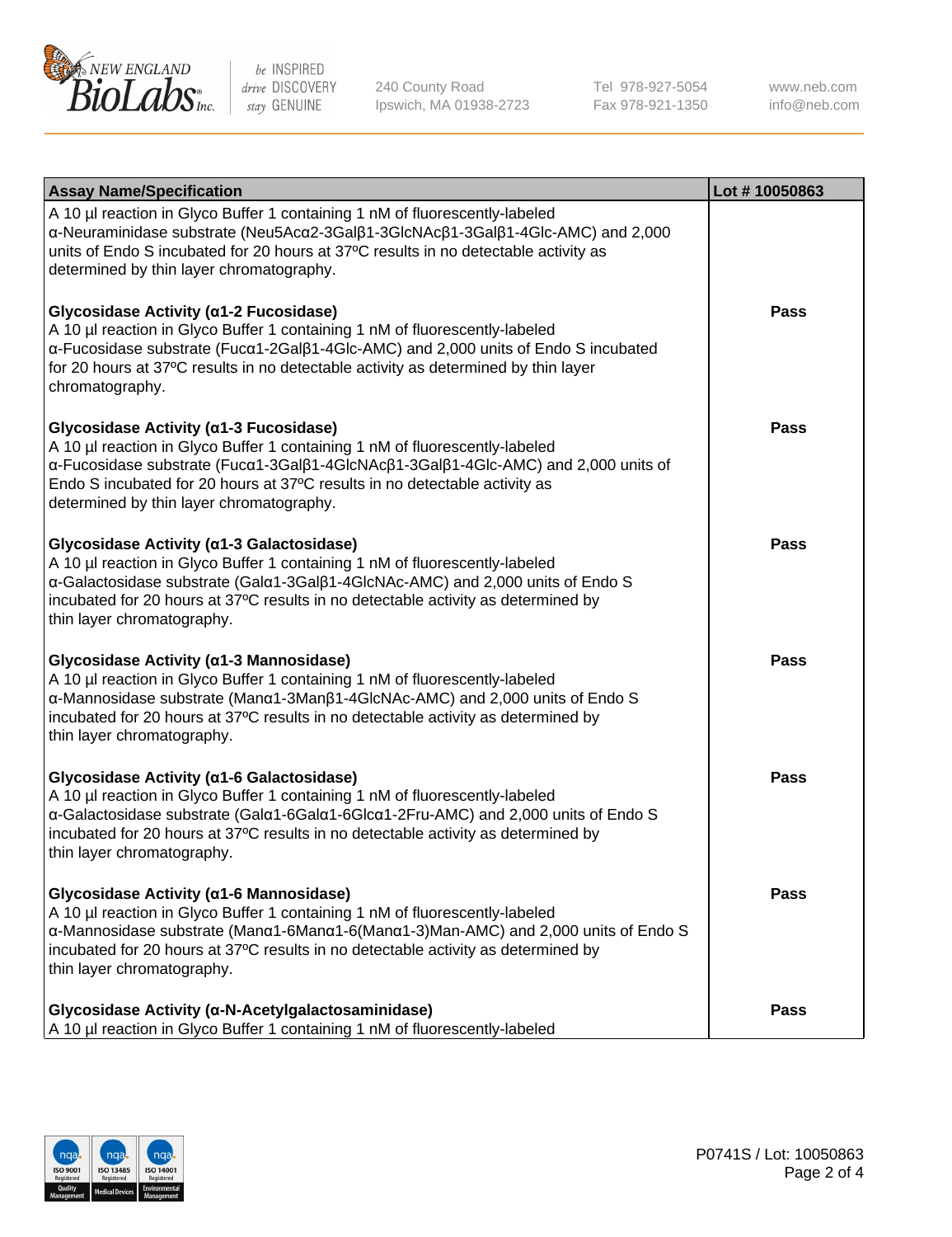

240 County Road Ipswich, MA 01938-2723 Tel 978-927-5054 Fax 978-921-1350

www.neb.com info@neb.com

| <b>Assay Name/Specification</b>                                                                                                                                                                                                                                                                                                                                              | Lot #10050863 |
|------------------------------------------------------------------------------------------------------------------------------------------------------------------------------------------------------------------------------------------------------------------------------------------------------------------------------------------------------------------------------|---------------|
| $\alpha$ -N-Acetylgalactosaminidase substrate (GalNAc $\alpha$ 1-3(Fuc $\alpha$ 1-2)Gal $\beta$ 1-4Glc-AMC) and 2,000<br>units of Endo S incubated for 20 hours at 37°C results in no detectable activity as<br>determined by thin layer chromatography.                                                                                                                     |               |
| <b>Glycosidase Activity (β-Mannosidase)</b><br>A 10 µl reaction in Glyco Buffer 1 containing 1 nM of fluorescently-labeled<br>$\beta$ -Mannosidase substrate (Man $\beta$ 1-4Man $\beta$ 1-4Man-AMC) and 2,000 units of Endo S incubated<br>for 20 hours at 37°C results in no detectable activity as determined by thin layer<br>chromatography.                            | <b>Pass</b>   |
| <b>Glycosidase Activity (β-Xylosidase)</b><br>A 10 µl reaction in Glyco Buffer 1 containing 1 nM of fluorescently-labeled<br>$\beta$ -Xylosidase substrate (Xyl $\beta$ 1-4Xyl $\beta$ 1-4Xyl $\beta$ 1-4Xyl-AMC) and 2,000 units of Endo S<br>incubated for 20 hours at 37°C results in no detectable activity as determined by<br>thin layer chromatography.               | Pass          |
| Glycosidase Activity ( $\beta$ 1-3 Galactosidase)<br>A 10 µl reaction in Glyco Buffer 1 containing 1 nM of fluorescently-labeled<br>β-Galactosidase substrate (Galβ1-3GlcNAcβ1-4Galβ1-4Glc-AMC) and 2,000 units of Endo<br>S incubated for 20 hours at 37°C results in no detectable activity as determined by<br>thin layer chromatography.                                 | <b>Pass</b>   |
| <b>Protease Activity (SDS-PAGE)</b><br>A 20 µl reaction in 1X Glyco Buffer 1 containing 24 µg of a standard mixture of<br>proteins and a minimum of 2,000 units of Endo S incubated for 20 hours at 37°C,<br>results in no detectable degradation of the protein mixture as determined by<br>SDS-PAGE with Coomassie Blue detection.                                         | <b>Pass</b>   |
| <b>Glycosidase Activity (β-N-Acetylgalactosaminidase)</b><br>A 10 µl reaction in Glyco Buffer 1 containing 1 nM of fluorescently-labeled<br>β-N-Acetylgalactosaminidase substrate (GalNAcβ1-4Galβ1-4Glc-AMC) and 2,000 units of<br>Endo S incubated for 20 hours at 37°C results in no detectable activity as<br>determined by thin layer chromatography.                    | <b>Pass</b>   |
| Glycosidase Activity ( $\beta$ 1-4 Galactosidase)<br>A 10 µl reaction in Glyco Buffer 1 containing 1 nM of fluorescently-labeled<br>$\beta$ -Galactosidase substrate (Gal $\beta$ 1-4GlcNAc $\beta$ 1-3Gal $\beta$ 1-4Glc -AMC) and 2,000 units of Endo<br>S incubated for 20 hours at 37°C results in no detectable activity as determined by<br>thin layer chromatography. | <b>Pass</b>   |
| <b>Protein Purity Assay (SDS-PAGE)</b><br>Endo S is ≥ 95% pure as determined by SDS-PAGE analysis using Coomassie Blue<br>detection.                                                                                                                                                                                                                                         | <b>Pass</b>   |